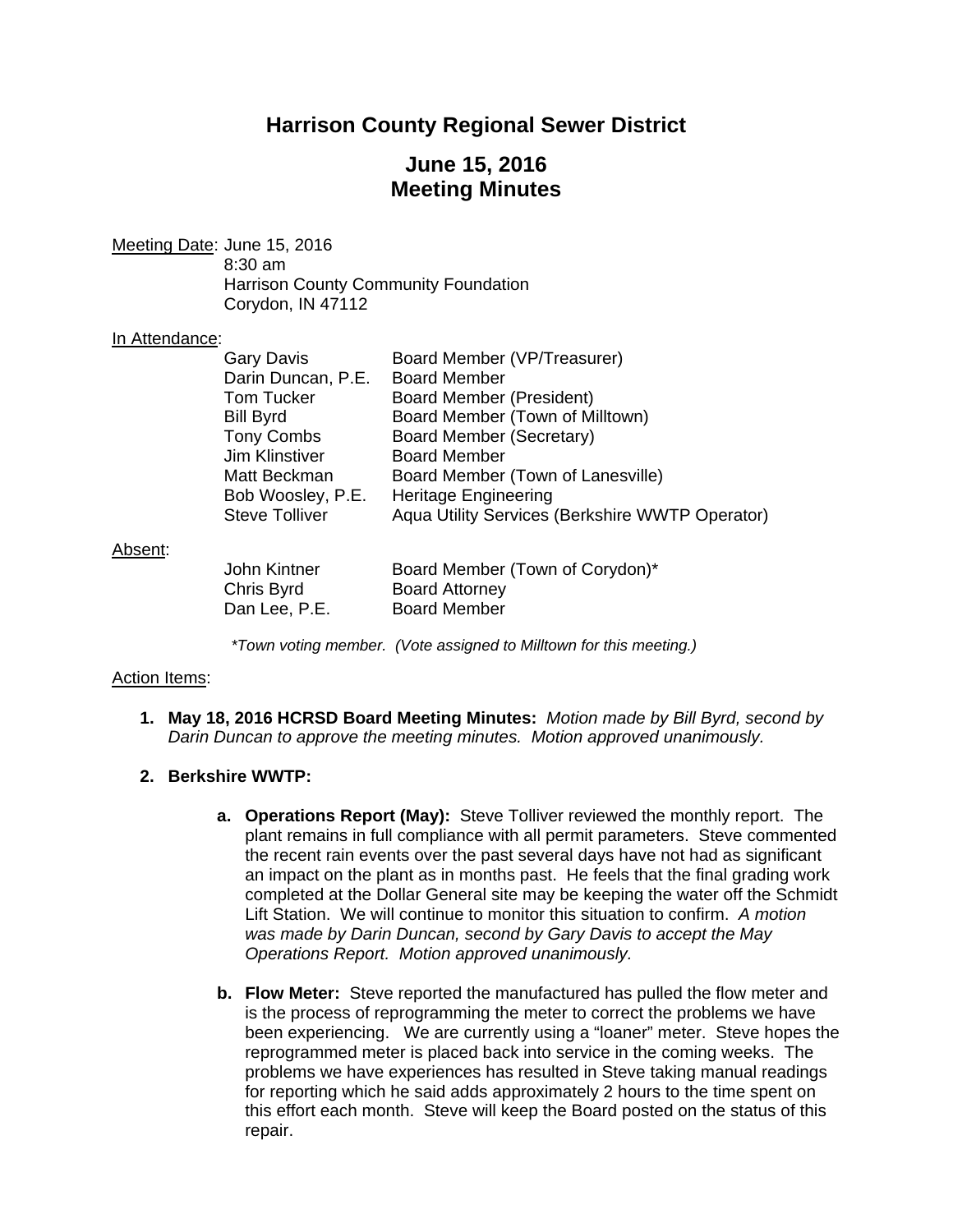- **c. OMNI Site Monitoring Fee:** The District will pay Steve and Steve will pay the OMNI fee. We are paying the annual fee to save money.
- **d. UV Lights:** Steve reported the new UV lights arrived and have all been installed. Steve also reported he had to install 2 new ballasts (there are a total of 4 ballasts). We now have 2 spare bulbs with sleeves on hand in storage.
- **e. Flow Breakdown:** Steve will begin listing on the monthly reports the percentage of flow breakdown between the mobile home park versus the New Salisbury businesses.
- **f. Sludge Disposal Costs:** Steve reported as a follow up to last month that there was an error in his billing and he is crediting back \$100 to the District.
- **g. Water Usage at the WWTP:** Steve stated he has been taking readings of the meter (as instructed by the Board). It appears this will amount to approximately \$40 of water usage over a 6 month period. The Board agreed to have Steve provide a credit on the mobile home park's sewer bill showing the water being used. This will be done every 6 months.

### **3. New Salisbury Sewer**

- **a. Cowboys BP:** Cowboys BP has connected to the system. Heritage inspected the connection on 5/27/16. Steve will begin billing them immediately.
- **b. Dollar General Store:** The Dollar General Store has connected to the system. Heritage inspected the connection on 6/13/16. Steve will begin billing them immediately. Bob Woosley will follow up with obtaining the contact information for the property owner and pass this along to Steve.
- **c. Smokey's Smoke Shop:** After investigation it has been found this location connected to the sewer system some time near July 1, 2015. This connection was made without notification to the District. The connection made was not inspected. The Board directed Bob Woosley follow up with a review of the Ordinances to determine if late fees or penalties would be assessed to the property owner. Bob shall also contact the plumber that performed the work (Terry Roach) to determine the exact connection date. *A motion was made by Darin Duncan, second by Gary Davis to invoice the property for all flow to date since connection and to send a letter stating the District may impose penalties as a result of the property owner not following proper procedures in notification of the District for inspection of the connection that was made. Motion approved unanimously.*
- **d. Sewer Rate Increase:** Discussion was held regarding the need to review the rates and possibly have a rate increase this year. Based on operation expenses the District is losing money in many months on the operation of the WWTP. This will be discussed in greater detail at next month's meeting. The Board asked that Bob review the existing Rate Ordinance to determine if there are any automatic rate increase allowed.